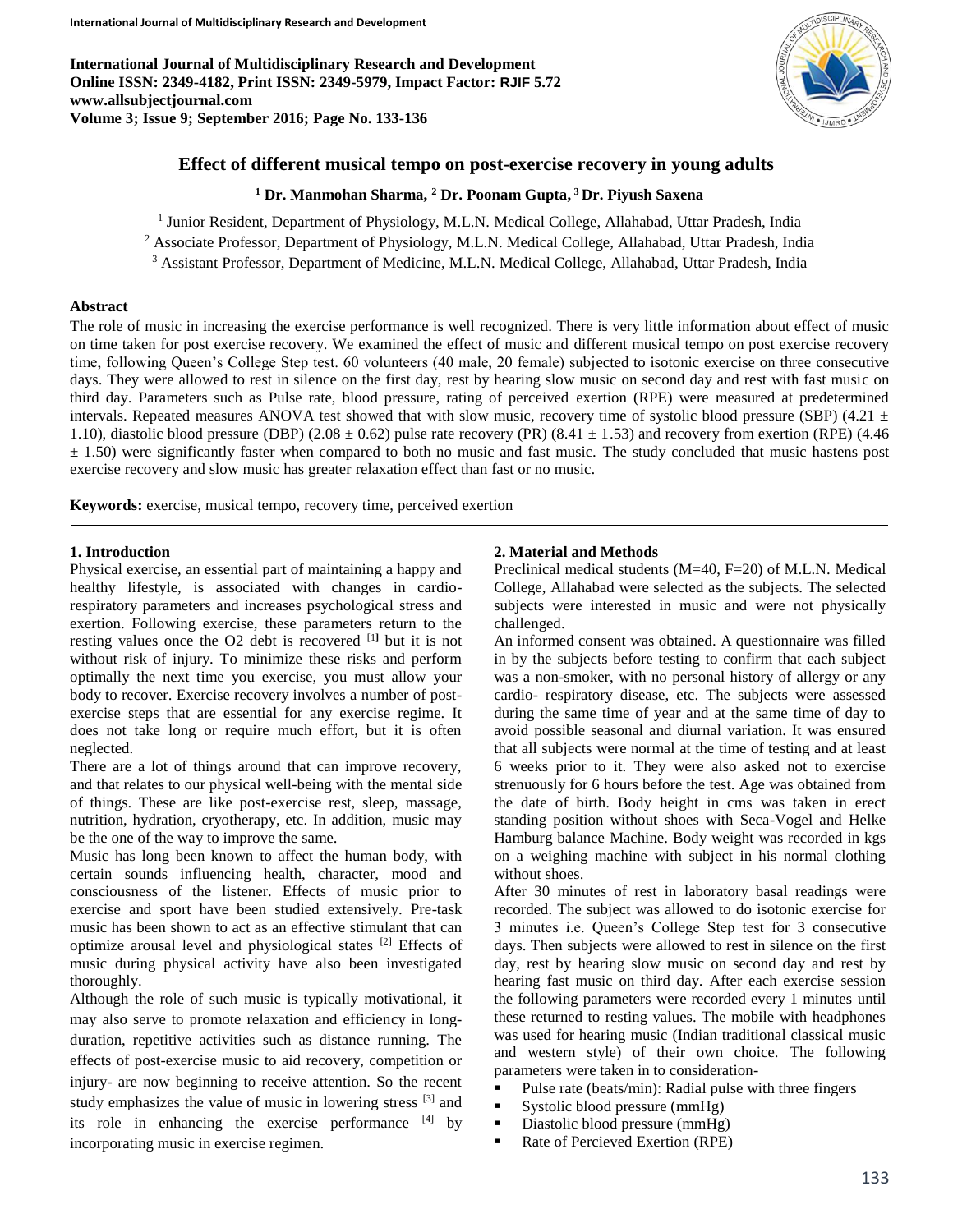BP was measured with sphygmomanometer and stethoscope in standing position to eliminate the effect of posture both before and after exercise.

## **3. Rating of Perceived Exertion [5] (RPE scale)**

This feeling should reflect their total amount of exertion and fatigue, combining all sensations and feelings of physical stress, effort, and fatigue and not only with any one factor such as leg pain, shortness of breath, or exercise intensity. We had advised them to concentrate on their total, inner feeling of exertion and try not to underestimate or overestimate their feeling of exertion; be as accurate as they could.

The RPE scale is a valuable and reliable indicator in monitoring an individual's exercise tolerance.

| <b>Revised scale</b> |  |  |  |
|----------------------|--|--|--|
| 0 nothing at all     |  |  |  |
| 0.5 very, very weak  |  |  |  |
| 1 very weak          |  |  |  |
| 2 weak               |  |  |  |
| 3 moderate           |  |  |  |
| 4 somewhat strong    |  |  |  |
| 5 strong             |  |  |  |
| 6                    |  |  |  |
| 7 very strong        |  |  |  |
| 8                    |  |  |  |
| 9                    |  |  |  |
| 10 very, very strong |  |  |  |
|                      |  |  |  |
|                      |  |  |  |
|                      |  |  |  |
|                      |  |  |  |

The data was analysed statistically using ANOVA test.

# **4. Observation and Results**

A total of 60 sufficient students were recruited. The age of students ranged from 18-26 yrs with mean ( $\pm$  SD) 20.77  $\pm$ 2.19 yrs and median 20 yrs. Among students, 40 (66.7%) were males and 20 (33.3%) were females. Further, the weight, height and BMI of students ranged from 42-87 kg, 144-185 cm and  $16.41 - 29.41$  kg/m<sup>2</sup> respectively with mean  $(\pm SD)$ 59.32  $\pm$  8.42 kg, 164.74  $\pm$  8.83 cm and 21.90  $\pm$  2.98 kg/m<sup>2</sup> respectively( Table-1). In all post exercise recovery parameters SBP,DBP,PR,&RPE the mean post exercise recovery were significantly faster  $(p<0.001)$  in slow music condition and slowest in no music condition (Table-2).



**Table 1:** Demographic characteristics of medical students

| <b>Demographic characteristics</b> | Mean $\pm$ SD (n=60) |
|------------------------------------|----------------------|
| Age                                | $20.77 + 2.19$       |
| <b>Sex</b>                         | $M=40.F=20$          |
| Height                             | $164.74 \pm 8.83$    |
| Weight                             | $59.32 \pm 8.42$     |
| RMI                                | $21.90 + 2.98$       |



**Fig 2**



**Fig 3**



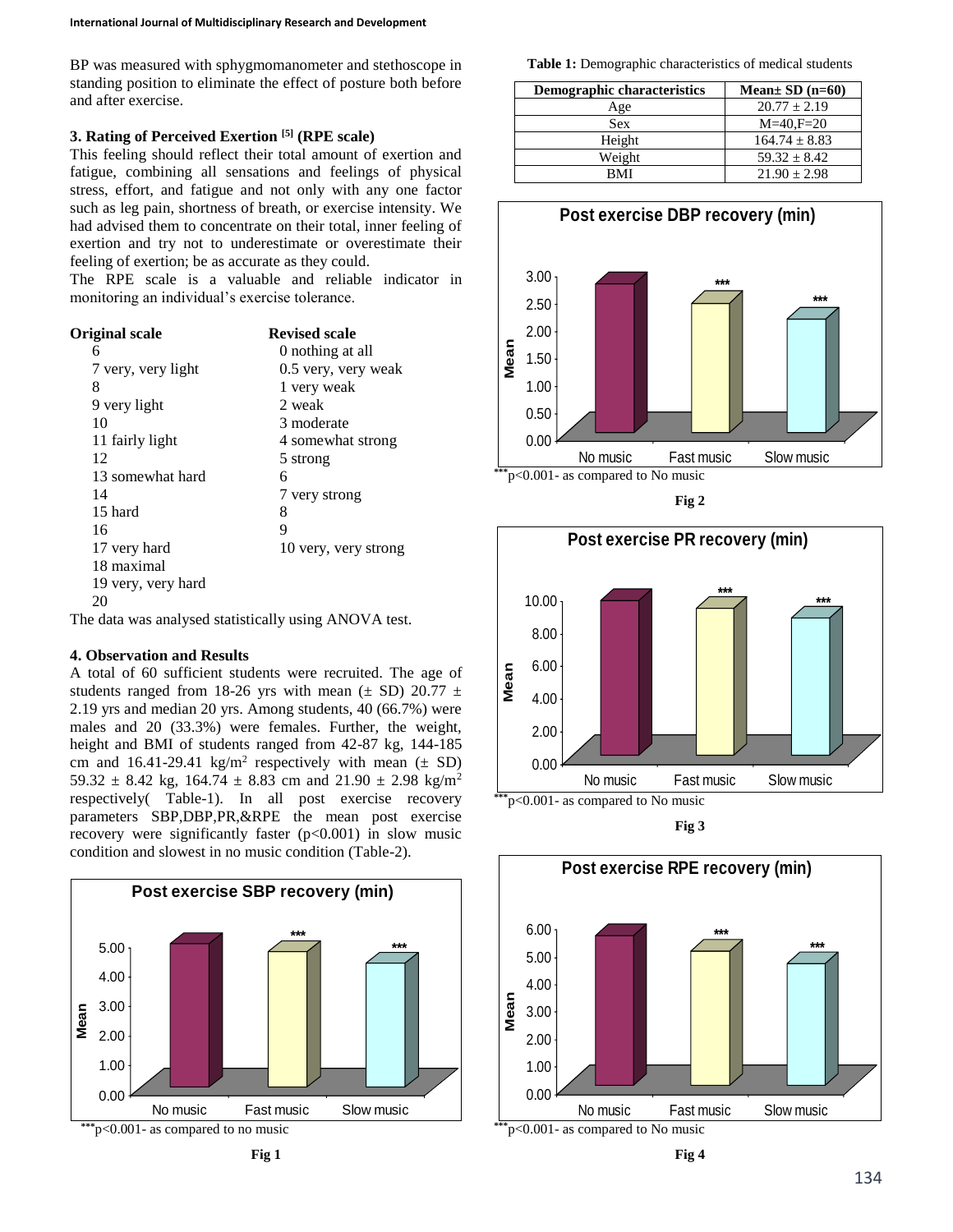**Table 2:** Post exercise recovery (min) (Mean  $\pm$  SD, n=60) cardiovascular parameters of different groups

| <b>Parameters</b> | No music      | <b>Fast music</b> | <b>Slow music</b> | <b>F</b> value | <b>p</b> value |
|-------------------|---------------|-------------------|-------------------|----------------|----------------|
| <b>SBP</b>        | $4.87 + 1.09$ | $4.58 + 1.15$     | $4.21 + 1.10$     | 45.48          | < 0.001        |
| <b>DBP</b>        | $2.71 + 0.60$ | $2.37 + 0.53$     | $2.08 + 0.62$     | 100.96         | < 0.001        |
| PR                | $9.50 + 1.55$ | $9.05 + 1.64$     | $8.41 + 1.53$     | 74.86          | < 0.001        |
| <b>RPE</b>        | $5.46 + 1.71$ | $4.89 + 1.46$     | $4.46 + 1.50$     | 74.00          | < 0.001        |

#### **5. Discussion**

The present study was planned to investigate whether the tempo of music influences post-exercise recovery time of blood pressure and pulse rate and Rate of perceived exertion. The main finding of our study was that blood pressure, pulse rate and RPE recovered to baseline faster when post-exercise relaxation was accompanied by music. Also, slow musical tempo caused earlier recovery of post-exercise blood pressure, pulse rate and RPE as compared to fast musical tempo. Present study is consistent with the studies, which proposed that music has the potential to reduce pulse rate and blood pressure  $[6, 7]$ . However, a latest research found that music was similar to silence in affecting heart rate recovery, salivary cortisol and pulse rate [8].

Music may influence one's responses to exercise in different ways. Music reduces sympathetic nervous control and therefore heart and respiration rates, metabolism, oxygen consumption, and muscle tension [9]. It diminishes mental and muscular tension thereby lowering sympathetic stimulation.**<sup>10</sup>** Music causes distraction that lessens physiological awareness and decreases perceived exertion [11]. Additionally, plasma catecholamine is also lowered when relaxation is accompanied by music <sup>[12, 13]</sup>. Probably these factors together caused faster recovery of blood pressure, pulse rate and RPE to baseline, when relaxation was accompanied by music in our study.

Slow music reduces the arousal and induces a state of relaxation, especially during a pause or slower rhythm [14] Listening to slow rhythm music decreases, while listening to fast rhythm music increases the plasma norepinephrine level. These effects of slow relaxing music may be attributed to the diminished muscular tension [15] reduction in cardiac pressure [16] decline in plasma norepinephrine, reduction in factors associated with pain and discomfort and/or the nervous effects of slower musical tempo which are not yet precisely understood. Whereas, the effects of fast musical tempo might be related to the increase in plasma cortisol levels [17] increase in plasma norepinephrine [18] and the nervous effects of faster musical tempo. Besides, co-ordinated minute movements of different limbs with musical tempo and rhythm might have affected these results.

#### **6. Conclusion**

The present study supports the view that physiological parameters recover faster after a bout of physical exercise when a person is allowed to relax with music. Further, slow relaxing musical tempo causes earlier recovery of cardiovascular parameters and RPE following exercise than fast musical tempo. These findings can have important implications in exercise and sports physiology and cardiopulmonary physiotherapy.

## **7. Limitations**

Present study is limited to a small bout of exercise and is conducted on healthy volunteers. Further studies have to be

conducted with larger sample size; on patients during the hospital stay; prior, during and following surgical procedures.

## **8. Acknowledgment**

The authors are grateful to the medical students who participated as volunteers in the study

## **9. References**

- 1. Masters KS, Ogles BM. Associative and dissociative cognitive strategies in exercise and running: 20y later, what do we know? Spot Phychol. 1998; 12:253-270.
- 2. Terry PC, Karageorghis CI. Music in sport and exercise. In T. Morris & P. C. Terry (Eds.), The new sport and exercise psychology companion. Morgantown WV: Fitness Information Technology, 2011, 359-380.
- 3. Szmedra L, Bacharach DW. Effects of music on perceived exertion, plasma lactate, norepinephrine and cardiovascular hemodynamics during treadmill running. J Sports Med. 1998; 19:32-37.
- 4. That MH, Kenyon GP, Schauer ML. *et al.* The connection between rhythmicity and brain.
- 5. Borg GAV. Psychological Basis of Perceived Exertion. Med. Sci. sports exercise. 1982; 14(5):377-381.
- 6. Edworthy J, Waring H. The effects of music tempo and loudness level on treadmill exercise. Ergonomics. 2006; 49(15):1597-1610.
- 7. Siritunga S, Wijewardena K, Ekanayaka R, Mudunkotuwa P. Effect of music on blood pressure, pulse rate and respiratory rate of asymptomatic individuals: A randomized controlled trial. Health. 2013; 5(4A):59-64.
- 8. Tan F, Tengah A, Nee LY, Fredericks S. A study of the effect of relaxing music on heart rate recovery after exercise among healthy students. Complimentary therapies in clinical practice. 2014; 20(2):114-7.
- 9. Kachanathu SJ, Verma SK, Khanna GL. The effect of music therapy and meditation on sports performance in professional shooters. International Journal of Research in Ayurveda and Pharmacy. 2012; 3(1):133-6.
- 10. Schwartz SE, Fernhall B, Plowman SA. Effects of music on exercise performance. Journal of Cardiopulmonary Rehabilitation. 1990; 10:312-6.
- 11. Szabo A, Small A, Leigh M. The effects of slow and fastrhythm classical music on progressive cycling to voluntary exhaustion. Journal of Sports Medicine and Physical Fitness. 1999; 39:220-5.
- 12. Yamamoto T, *et al.* Effects of pre-exercise listening to slow and fast rhythm music on supra-maximal cycle performance and selected metabolic variables. Archives of Physiology and Biochemistry. 2003; 111(3):211-4.
- 13. Mockel M, *et al.* Immediate physiological responses of healthy volunteers to different types of music: cardiovascular, hormonal and mental changes. European Journal of Applied Physiology and Occupational Physiology. 1994; 68(6):451-9.